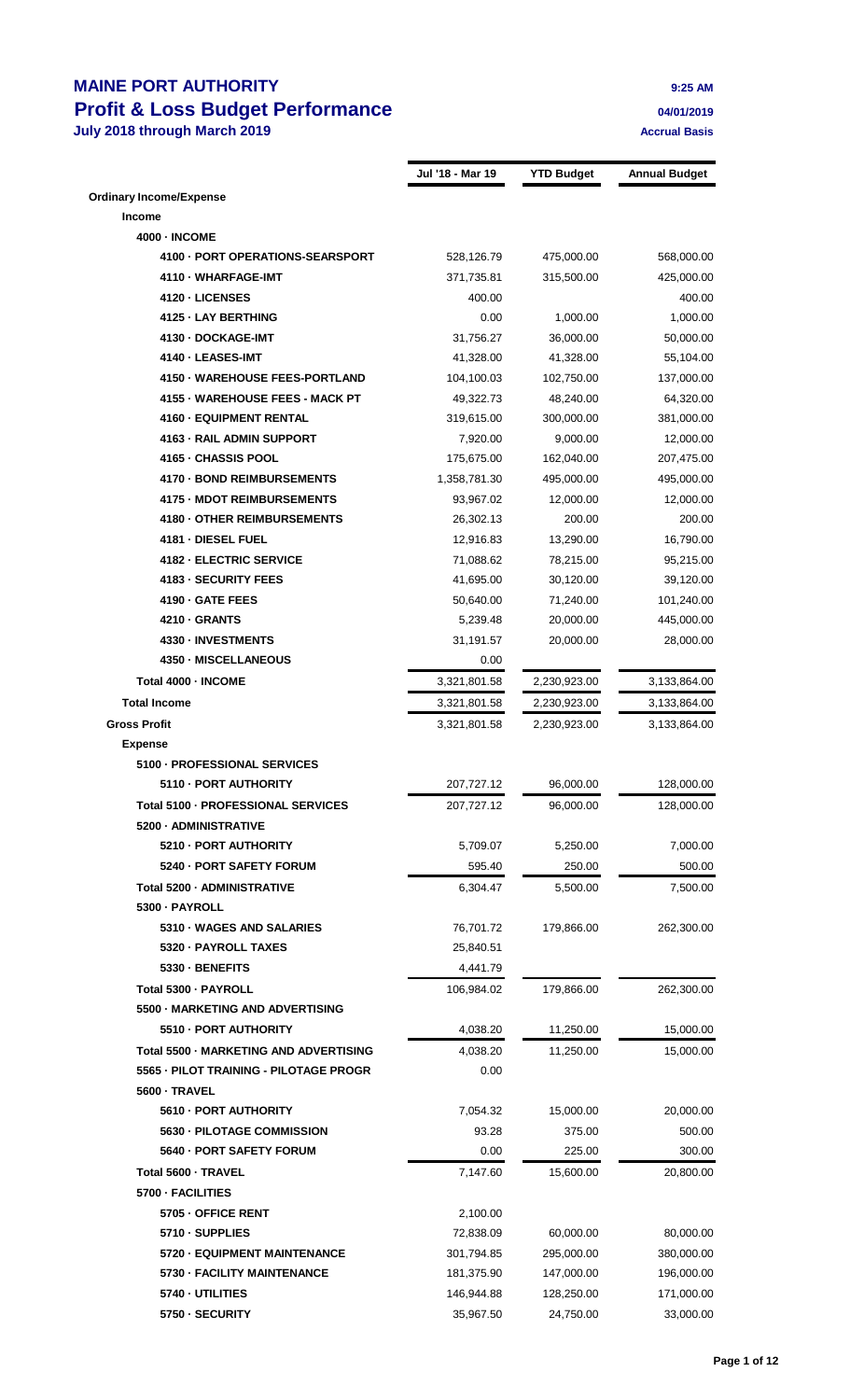|                                   | Jul '18 - Mar 19 | <b>YTD Budget</b> | <b>Annual Budget</b> |
|-----------------------------------|------------------|-------------------|----------------------|
| 5760 - OPERATIONS                 | 175,500.00       | 175,500.00        | 234,000.00           |
| 5765 - RAIL OPERATIONS            | 7,200.00         | 8,250.00          | 11,000.00            |
| 5770 - CHASSIS POOL               | 76,463.50        | 78,750.00         | 105,000.00           |
| Total 5700 - FACILITIES           | 1,000,184.72     | 917,500.00        | 1,210,000.00         |
| 5900 - GENERAL                    |                  |                   |                      |
| 5910 - INSURANCE                  | 82,382.63        | 30,000.00         | 70,000.00            |
| 5930 - DUES AND SUBSCRIPTIONS     | 7,982.45         | 7,750.00          | 7,750.00             |
| 5940 - PROMOTION AND SPONSORSHIPS | 2,500.00         | 4,000.00          | 5,000.00             |
| 5950 - GRANT EXPENDITURES         | 6,985.97         | 30,000.00         | 445,000.00           |
| 5960 - BOND EXPENDITURES          | 1,379,777.82     | 495,000.00        | 495,000.00           |
| 5965 - MDOT MM EXPENDITURE        | 0.00             |                   | 12,000.00            |
| 5990 - DEPRECIATION EXPENSE       | 705,258.24       | 707,172.00        | 942,895.00           |
| Total 5900 - GENERAL              | 2,184,887.11     | 1,273,922.00      | 1,977,645.00         |
| <b>Total Expense</b>              | 3,517,273.24     | 2,499,638.00      | 3,621,245.00         |
| <b>Net Ordinary Income</b>        | $-195,471.66$    | $-268,715.00$     | -487,381.00          |
| <b>Other Income/Expense</b>       |                  |                   |                      |
| <b>Other Income</b>               |                  |                   |                      |
| 6000 - OTHER INCOME               | 2,212.27         | 1,875.00          | 2,500.00             |
| <b>Total Other Income</b>         | 2,212.27         | 1,875.00          | 2,500.00             |
| <b>Other Expense</b>              |                  |                   |                      |
| 7000 - OTHER EXPENSES             | 1,092.51         | 1,350.00          | 1,800.00             |
| <b>Total Other Expense</b>        | 1,092.51         | 1,350.00          | 1,800.00             |
| <b>Net Other Income</b>           | 1,119.76         | 525.00            | 700.00               |
| Net Income                        | -194,351.90      | $-268,190.00$     | -486,681.00          |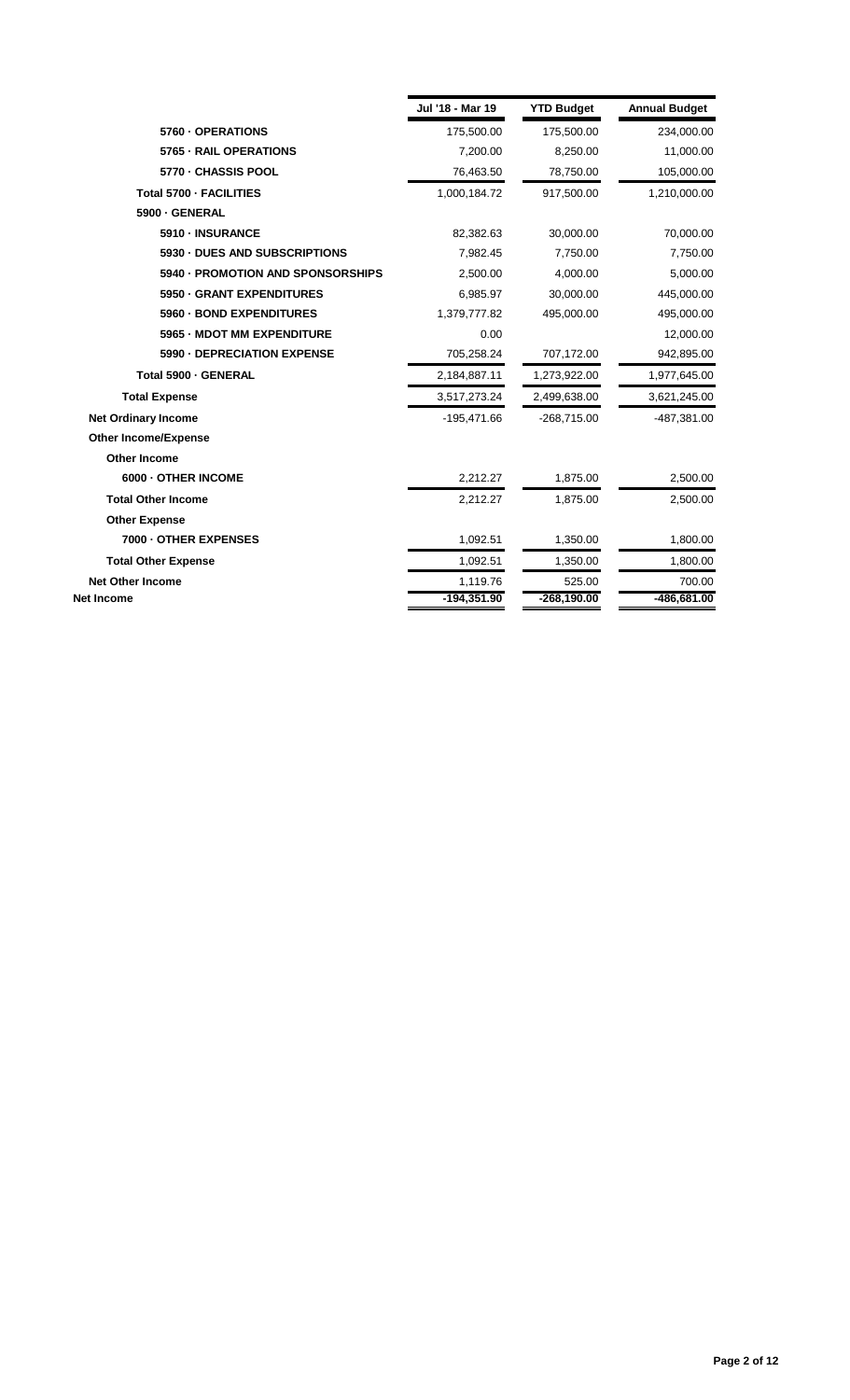## **MAINE PORT AUTHORITY Profit & Loss by Class**

**July 1, 2018 through March 31, 2019**

|                                  | 02 - MPA          | 04 - SEARSPORT    | 05 - IMT          | 07 - PORTLAND - SPRAGUE | 08 - MACK POINT   |                              | <b>12 - CRUISE MAINE</b> |
|----------------------------------|-------------------|-------------------|-------------------|-------------------------|-------------------|------------------------------|--------------------------|
|                                  | (ENTERPRISE FUND) | (ENTERPRISE FUND) | (ENTERPRISE FUND) | (ENTERPRISE FUND)       | (ENTERPRISE FUND) | <b>Total ENTERPRISE FUND</b> | (SPECIAL REVENUE FUNDS)  |
| Ordinary Income/Expense          |                   |                   |                   |                         |                   |                              |                          |
| Income                           |                   |                   |                   |                         |                   |                              |                          |
| <b>4000 - INCOME</b>             |                   |                   |                   |                         |                   |                              |                          |
| 4100 - PORT OPERATIONS-SEARSPORT | 0.00              | 0.00              | 0.00              | 0.00                    | 528,126.79        | 528,126.79                   | 0.00                     |
| 4110 - WHARFAGE-IMT              | 0.00              | 0.00              | 371,735.81        | 0.00                    | 0.00              | 371,735.81                   | 0.00                     |
| 4120 - LICENSES                  | 0.00              | 0.00              | 400.00            | 0.00                    | 0.00              | 400.00                       | 0.00                     |
| 4130 - DOCKAGE-IMT               | 0.00              | 0.00              | 31,756.27         | 0.00                    | 0.00              | 31,756.27                    | 0.00                     |
| 4140 - LEASES-IMT                | 0.00              | 0.00              | 45,920.00         | 0.00                    | 0.00              | 45,920.00                    | 0.00                     |
| 4150 - WAREHOUSE FEES-PORTLAND   | 0.00              | 0.00              | 26,500.00         | 80,250.03               | 0.00              | 106,750.03                   | 0.00                     |
| 4155 - WAREHOUSE FEES - MACK PT  | 0.00              | 0.00              | 0.00              | 0.00                    | 49,322.73         | 49,322.73                    | 0.00                     |
| 4160 - EQUIPMENT RENTAL          | 0.00              | 0.00              | 297,665.00        | 0.00                    | 21,950.00         | 319,615.00                   | 0.00                     |
| 4163 - RAIL ADMIN SUPPORT        | 0.00              | 0.00              | 7,920.00          | 0.00                    | 0.00              | 7,920.00                     | 0.00                     |
| 4165 - CHASSIS POOL              | 0.00              | 0.00              | 175,675.00        | 0.00                    | 0.00              | 175,675.00                   | 0.00                     |
| 4170 - BOND REIMBURSEMENTS       | 0.00              | 0.00              | 765,237.44        | 0.00                    | 618,389.26        | 1,383,626.70                 | 0.00                     |
| 4175 - MDOT REIMBURSEMENTS       | 0.00              | 0.00              | 93,967.02         | 0.00                    | 0.00              | 93,967.02                    | 0.00                     |
| 4180 - OTHER REIMBURSEMENTS      | 135.00            | 0.00              | 26,167.13         | 0.00                    | 0.00              | 26,302.13                    | 0.00                     |
| 4181 - DIESEL FUEL               | 0.00              | 0.00              | 12,916.83         | 0.00                    | 0.00              | 12,916.83                    | 0.00                     |
| 4182 - ELECTRIC SERVICE          | 0.00              | 0.00              | 71,088.62         | 0.00                    | 0.00              | 71,088.62                    | 0.00                     |
| 4183 - SECURITY FEES             | 0.00              | 0.00              | 41,695.00         | 0.00                    | 0.00              | 41,695.00                    | 0.00                     |
| 4190 - GATE FEES                 | 0.00              | 0.00              | 50,640.00         | 0.00                    | 0.00              | 50,640.00                    | 0.00                     |
| 4210 - GRANTS                    | 0.00              | 0.00              | 5,239.48          | 0.00                    | 0.00              | 5,239.48                     | 0.00                     |
| 4330 - INVESTMENTS               | 31,191.57         | 0.00              | 0.00              | 0.00                    | 0.00              | 31,191.57                    | 0.00                     |
| 4350 - MISCELLANEOUS             | 0.00              | 0.00              | 0.00              | 0.00                    | 0.00              | 0.00                         | 0.00                     |
| Total 4000 - INCOME              | 31,326.57         | 0.00              | 2,024,523.60      | 80,250.03               | 1,217,788.78      | 3,353,888.98                 | 0.00                     |
| <b>Total Income</b>              | 31,326.57         | 0.00              | 2,024,523.60      | 80,250.03               | 1,217,788.78      | 3,353,888.98                 | 0.00                     |
| <b>Gross Profit</b>              | 31,326.57         | 0.00              | 2,024,523.60      | 80,250.03               | 1,217,788.78      | 3,353,888.98                 | 0.00                     |
| <b>Expense</b>                   |                   |                   |                   |                         |                   |                              |                          |
| 5100 - PROFESSIONAL SERVICES     |                   |                   |                   |                         |                   |                              |                          |
| 5110 - PORT AUTHORITY            | 60,448.15         | 0.00              | 142,553.97        | 0.00                    | 0.00              | 203,002.12                   | 4,725.00                 |
|                                  |                   |                   |                   |                         |                   |                              |                          |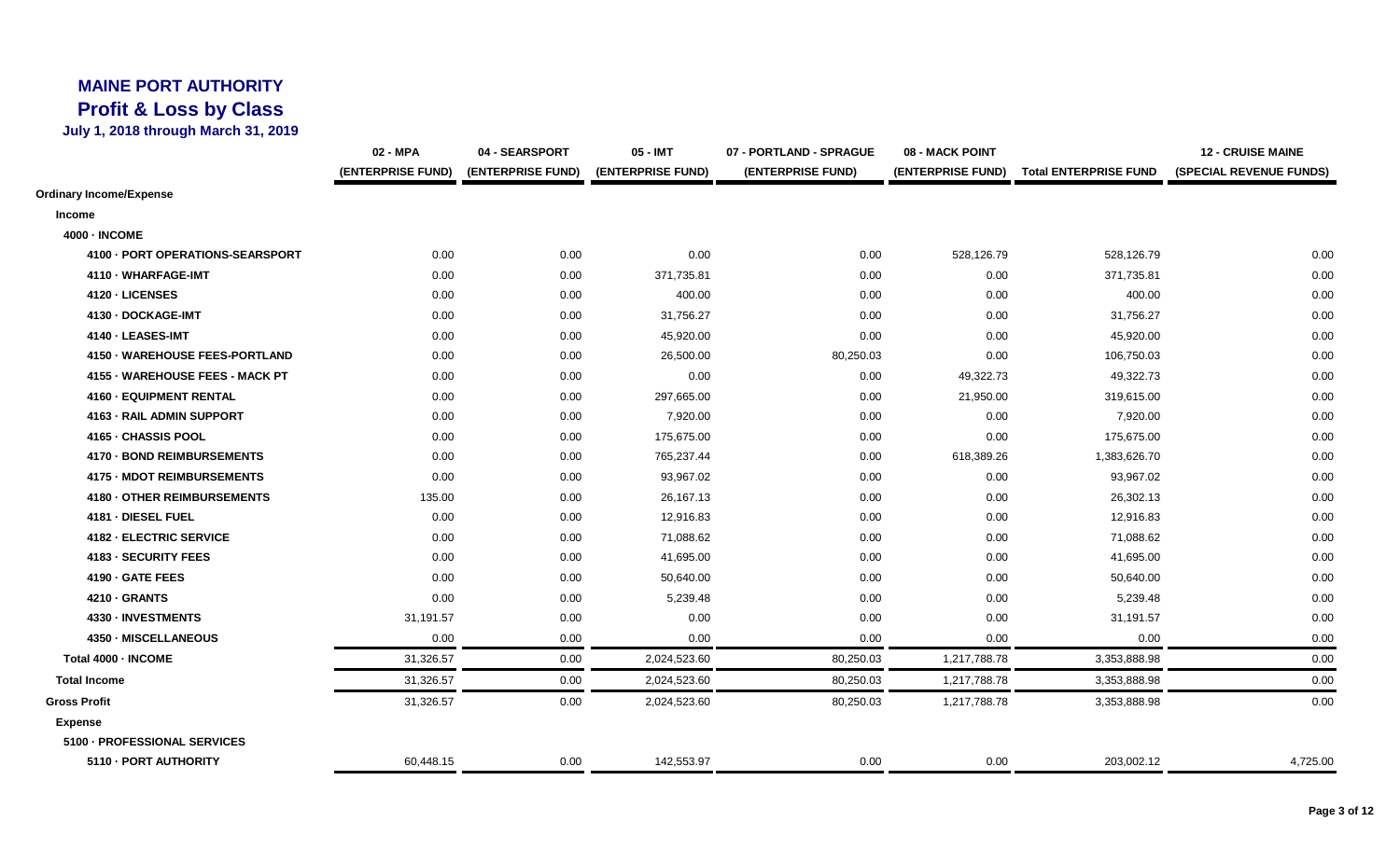|                                        | 02 - MPA          | 04 - SEARSPORT    | 05 - IMT          | 07 - PORTLAND - SPRAGUE | 08 - MACK POINT   |                              | <b>12 - CRUISE MAINE</b> |
|----------------------------------------|-------------------|-------------------|-------------------|-------------------------|-------------------|------------------------------|--------------------------|
|                                        | (ENTERPRISE FUND) | (ENTERPRISE FUND) | (ENTERPRISE FUND) | (ENTERPRISE FUND)       | (ENTERPRISE FUND) | <b>Total ENTERPRISE FUND</b> | (SPECIAL REVENUE FUNDS)  |
| Total 5100 - PROFESSIONAL SERVICES     | 60,448.15         | 0.00              | 142,553.97        | 0.00                    | 0.00              | 203,002.12                   | 4,725.00                 |
| 5200 - ADMINISTRATIVE                  |                   |                   |                   |                         |                   |                              |                          |
| 5210 - PORT AUTHORITY                  | 3,662.38          | 0.00              | 1,900.71          | 0.00                    | 0.00              | 5,563.09                     | 0.00                     |
| 5240 - PORT SAFETY FORUM               | 0.00              | 0.00              | 0.00              | 0.00                    | 0.00              | 0.00                         | 0.00                     |
| Total 5200 - ADMINISTRATIVE            | 3,662.38          | 0.00              | 1,900.71          | 0.00                    | 0.00              | 5,563.09                     | 0.00                     |
| 5300 - PAYROLL                         |                   |                   |                   |                         |                   |                              |                          |
| 5310 - WAGES AND SALARIES              | 76,701.72         | 0.00              | 0.00              | 0.00                    | 0.00              | 76,701.72                    | 0.00                     |
| 5320 - PAYROLL TAXES                   | 25,880.53         | 0.00              | 0.00              | 0.00                    | 0.00              | 25,880.53                    | 0.00                     |
| 5330 - BENEFITS                        | 4,441.79          | 0.00              | 0.00              | 0.00                    | 0.00              | 4,441.79                     | 0.00                     |
| Total 5300 - PAYROLL                   | 107,024.04        | 0.00              | 0.00              | 0.00                    | 0.00              | 107,024.04                   | 0.00                     |
| 5500 - MARKETING AND ADVERTISING       |                   |                   |                   |                         |                   |                              |                          |
| 5510 - PORT AUTHORITY                  | 1,008.20          | 0.00              | 3,030.00          | 0.00                    | 0.00              | 4,038.20                     | 0.00                     |
| Total 5500 - MARKETING AND ADVERTISING | 1,008.20          | 0.00              | 3,030.00          | 0.00                    | 0.00              | 4,038.20                     | 0.00                     |
| 5565 - PILOT TRAINING - PILOTAGE PROGR | 0.00              | 0.00              | 0.00              | 0.00                    | 0.00              | 0.00                         | 0.00                     |
| 5600 - TRAVEL                          |                   |                   |                   |                         |                   |                              |                          |
| 5610 - PORT AUTHORITY                  | 1,619.68          | 0.00              | 5,434.64          | 0.00                    | 0.00              | 7,054.32                     | 0.00                     |
| 5630 - PILOTAGE COMMISSION             | 93.28             | 0.00              | 0.00              | 0.00                    | 0.00              | 93.28                        | 0.00                     |
| Total 5600 - TRAVEL                    | 1,712.96          | 0.00              | 5,434.64          | 0.00                    | 0.00              | 7,147.60                     | 0.00                     |
| 5700 - FACILITIES                      |                   |                   |                   |                         |                   |                              |                          |
| 5705 - OFFICE RENT                     | 2,100.00          | 0.00              | 0.00              | 0.00                    | 0.00              | 2,100.00                     | 0.00                     |
| 5710 - SUPPLIES                        | 2.077.96          | 0.00              | 70,760.13         | 0.00                    | 0.00              | 72.838.09                    | 0.00                     |
| 5720 - EQUIPMENT MAINTENANCE           | 0.00              | 0.00              | 291,073.96        | 0.00                    | 10,720.89         | 301,794.85                   | 0.00                     |
| 5730 - FACILITY MAINTENANCE            | 0.00              | 0.00              | 181,453.90        | 0.00                    | 0.00              | 181,453.90                   | 0.00                     |
| 5740 - UTILITIES                       | 428.88            | 0.00              | 146,516.00        | 0.00                    | 0.00              | 146,944.88                   | 0.00                     |
| 5750 - SECURITY                        | 0.00              | 0.00              | 35,967.50         | 0.00                    | 0.00              | 35,967.50                    | 0.00                     |
| 5760 - OPERATIONS                      | 0.00              | 0.00              | 175,500.00        | 0.00                    | 0.00              | 175,500.00                   | 0.00                     |
| 5765 - RAIL OPERATIONS                 | 0.00              | 0.00              | 7,200.00          | 0.00                    | 0.00              | 7,200.00                     | 0.00                     |
| 5770 - CHASSIS POOL                    | 0.00              | 0.00              | 76,463.50         | 0.00                    | 0.00              | 76,463.50                    | 0.00                     |
| Total 5700 - FACILITIES                | 4,606.84          | 0.00              | 984,934.99        | 0.00                    | 10,720.89         | 1,000,262.72                 | 0.00                     |
| 5900 - GENERAL                         |                   |                   |                   |                         |                   |                              |                          |
| 5910 - INSURANCE                       | 411.31            | 0.00              | 81,971.32         | 0.00                    | 0.00              | 82,382.63                    | 0.00                     |
| 5930 - DUES AND SUBSCRIPTIONS          | 7,982.45          | 0.00              | 0.00              | 0.00                    | 0.00              | 7,982.45                     | 0.00                     |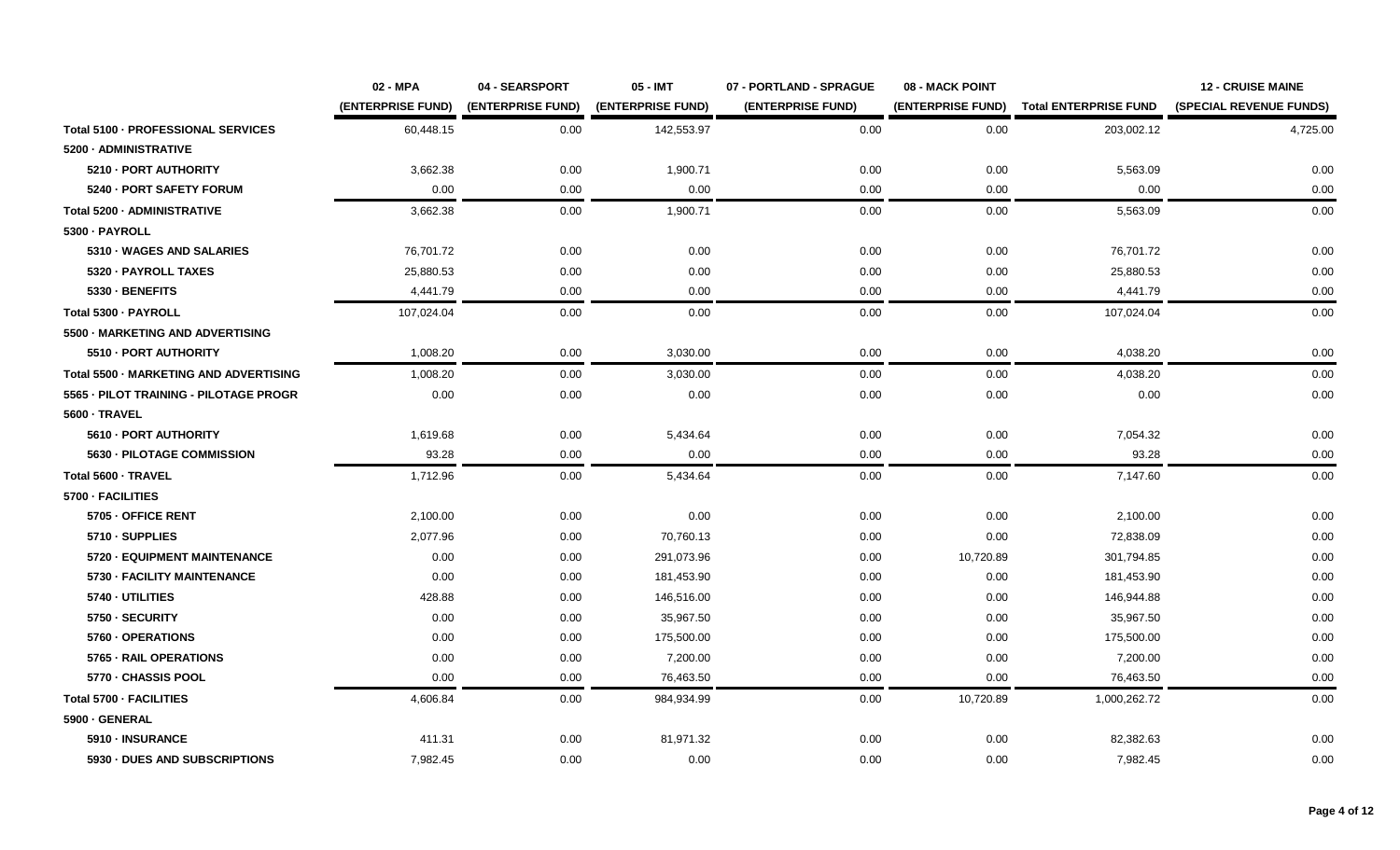|                                   | 02 - MPA          | 04 - SEARSPORT           | 05 - IMT          | 07 - PORTLAND - SPRAGUE | 08 - MACK POINT   |                              | <b>12 - CRUISE MAINE</b>       |
|-----------------------------------|-------------------|--------------------------|-------------------|-------------------------|-------------------|------------------------------|--------------------------------|
|                                   | (ENTERPRISE FUND) | <b>(ENTERPRISE FUND)</b> | (ENTERPRISE FUND) | (ENTERPRISE FUND)       | (ENTERPRISE FUND) | <b>Total ENTERPRISE FUND</b> | <b>(SPECIAL REVENUE FUNDS)</b> |
| 5940 - PROMOTION AND SPONSORSHIPS | 0.00              | 0.00                     | 2,500.00          | 0.00                    | 0.00              | 2,500.00                     | 0.00                           |
| 5950 - GRANT EXPENDITURES         | 0.00              | 0.00                     | 6,985.97          | 0.00                    | 0.00              | 6,985.97                     | 0.00                           |
| 5960 - BOND EXPENDITURES          | 0.00              | 0.00                     | 741,310.00        | 0.00                    | 638,467.82        | 1,379,777.82                 | 0.00                           |
| 5965 - MDOT MM EXPENDITURE        | 0.00              | 0.00                     | 0.00              | 0.00                    | 0.00              | 0.00                         | 0.00                           |
| 5990 - DEPRECIATION EXPENSE       | 705,258.24        | 0.00                     | 0.00              | 0.00                    | 0.00              | 705,258.24                   | 0.00                           |
| Total 5900 - GENERAL              | 713,652.00        | 0.00                     | 832,767.29        | 0.00                    | 638,467.82        | 2,184,887.11                 | 0.00                           |
| <b>Total Expense</b>              | 892,114.57        | 0.00                     | 1,970,621.60      | 0.00                    | 649,188.71        | 3,511,924.88                 | 4,725.00                       |
| <b>Net Ordinary Income</b>        | -860,788.00       | 0.00                     | 53,902.00         | 80,250.03               | 568,600.07        | $-158,035.90$                | $-4,725.00$                    |
| <b>Other Income/Expense</b>       |                   |                          |                   |                         |                   |                              |                                |
| Other Income                      |                   |                          |                   |                         |                   |                              |                                |
| 6000 - OTHER INCOME               | 2,212.27          | 0.00                     | 0.00              | 0.00                    | 0.00              | 2,212.27                     | 0.00                           |
| <b>Total Other Income</b>         | 2,212.27          | 0.00                     | 0.00              | 0.00                    | 0.00              | 2,212.27                     | 0.00                           |
| <b>Other Expense</b>              |                   |                          |                   |                         |                   |                              |                                |
| 7000 - OTHER EXPENSES             | 1,047.51          | 0.00                     | 0.00              | 0.00                    | 45.00             | 1,092.51                     | 0.00                           |
| <b>Total Other Expense</b>        | 1,047.51          | 0.00                     | 0.00              | 0.00                    | 45.00             | 1,092.51                     | 0.00                           |
| <b>Net Other Income</b>           | 1,164.76          | 0.00                     | 0.00              | 0.00                    | -45.00            | 1,119.76                     | 0.00                           |
| Net Income                        | $-859,623.24$     | 0.00                     | 53,902.00         | 80,250.03               | 568,555.07        | $-156,916.14$                | $-4,725.00$                    |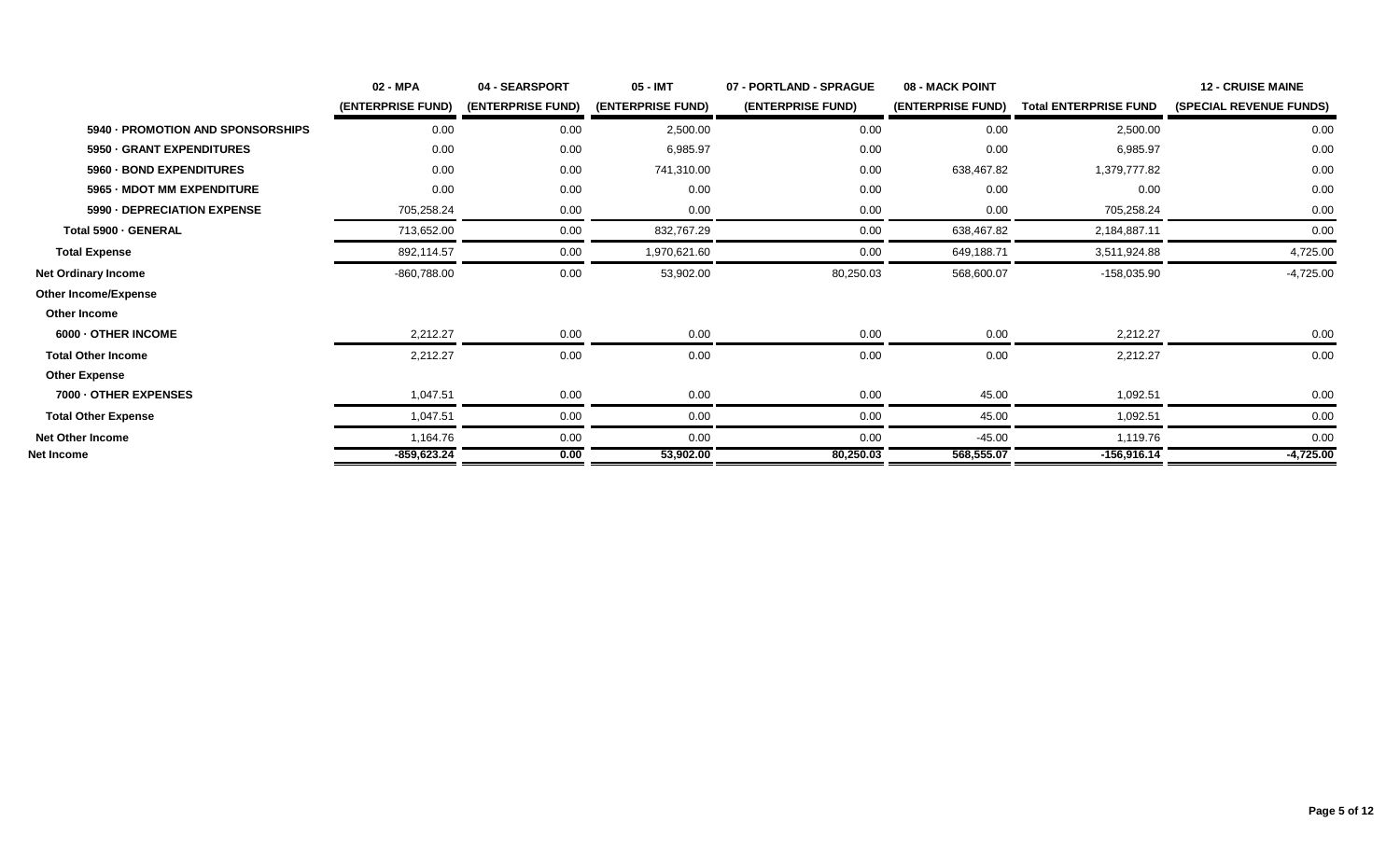| <b>MAINE PORT AUTHORITY</b>                |                                 |                               |                                    |                     | 9:38 AM              |
|--------------------------------------------|---------------------------------|-------------------------------|------------------------------------|---------------------|----------------------|
| <b>Profit &amp; Loss by Class</b>          |                                 |                               |                                    |                     | 04/01/2019           |
| <b>July 1, 2018 through March 31, 2019</b> |                                 |                               |                                    |                     | <b>Accrual Basis</b> |
|                                            | <b>13 - PILOTAGE COMMISSION</b> | <b>14 - PORT SAFETY FORUM</b> |                                    |                     |                      |
|                                            | (SPECIAL REVENUE FUNDS)         | (SPECIAL REVENUE FUNDS)       | <b>Total SPECIAL REVENUE FUNDS</b> | <b>Unclassified</b> | <b>TOTAL</b>         |
| <b>Ordinary Income/Expense</b>             |                                 |                               |                                    |                     |                      |
| <b>Income</b>                              |                                 |                               |                                    |                     |                      |
| <b>4000 - INCOME</b>                       |                                 |                               |                                    |                     |                      |
| 4100 - PORT OPERATIONS-SEARSPORT           | 0.00                            | 0.00                          | 0.00                               | 0.00                | 528,126.79           |
| 4110 - WHARFAGE-IMT                        | 0.00                            | 0.00                          | 0.00                               | 0.00                | 371,735.81           |
| 4120 - LICENSES                            | 0.00                            | 0.00                          | 0.00                               | 0.00                | 400.00               |
| 4130 - DOCKAGE-IMT                         | 0.00                            | 0.00                          | 0.00                               | 0.00                | 31,756.27            |
| 4140 - LEASES-IMT                          | 0.00                            | 0.00                          | 0.00                               | 0.00                | 45,920.00            |
| 4150 - WAREHOUSE FEES-PORTLAND             | 0.00                            | 0.00                          | 0.00                               | 0.00                | 106,750.03           |
| 4155 - WAREHOUSE FEES - MACK PT            | 0.00                            | 0.00                          | 0.00                               | 0.00                | 49,322.73            |
| 4160 - EQUIPMENT RENTAL                    | 0.00                            | 0.00                          | 0.00                               | 0.00                | 319,615.00           |
| 4163 - RAIL ADMIN SUPPORT                  | 0.00                            | 0.00                          | 0.00                               | 0.00                | 7,920.00             |
| 4165 - CHASSIS POOL                        | 0.00                            | 0.00                          | 0.00                               | 0.00                | 175,675.00           |
| 4170 - BOND REIMBURSEMENTS                 | 0.00                            | 0.00                          | 0.00                               | 0.00                | 1,383,626.70         |
| 4175 - MDOT REIMBURSEMENTS                 | 0.00                            | 0.00                          | 0.00                               | 0.00                | 93,967.02            |
| 4180 - OTHER REIMBURSEMENTS                | 0.00                            | 0.00                          | 0.00                               | 0.00                | 26,302.13            |
| 4181 - DIESEL FUEL                         | 0.00                            | 0.00                          | 0.00                               | 0.00                | 12,916.83            |
| 4182 - ELECTRIC SERVICE                    | 0.00                            | 0.00                          | 0.00                               | 0.00                | 71,088.62            |
| 4183 - SECURITY FEES                       | 0.00                            | 0.00                          | 0.00                               | 0.00                | 41,695.00            |
| 4190 - GATE FEES                           | 0.00                            | 0.00                          | 0.00                               | 0.00                | 50,640.00            |
| 4210 - GRANTS                              | 0.00                            | 0.00                          | 0.00                               | 0.00                | 5,239.48             |
| 4330 - INVESTMENTS                         | 0.00                            | 0.00                          | 0.00                               | 0.00                | 31,191.57            |
| 4350 - MISCELLANEOUS                       | 0.00                            | 0.00                          | 0.00                               | 0.00                | 0.00                 |
| Total 4000 - INCOME                        | 0.00                            | 0.00                          | 0.00                               | 0.00                | 3,353,888.98         |
| <b>Total Income</b>                        | 0.00                            | 0.00                          | 0.00                               | 0.00                | 3,353,888.98         |
| <b>Gross Profit</b>                        | 0.00                            | 0.00                          | 0.00                               | 0.00                | 3,353,888.98         |
| <b>Expense</b>                             |                                 |                               |                                    |                     |                      |
| 5100 - PROFESSIONAL SERVICES               |                                 |                               |                                    |                     |                      |
| 5110 - PORT AUTHORITY                      | 0.00                            | 0.00                          | 4,725.00                           | 0.00                | 207,727.12           |
|                                            |                                 |                               |                                    |                     |                      |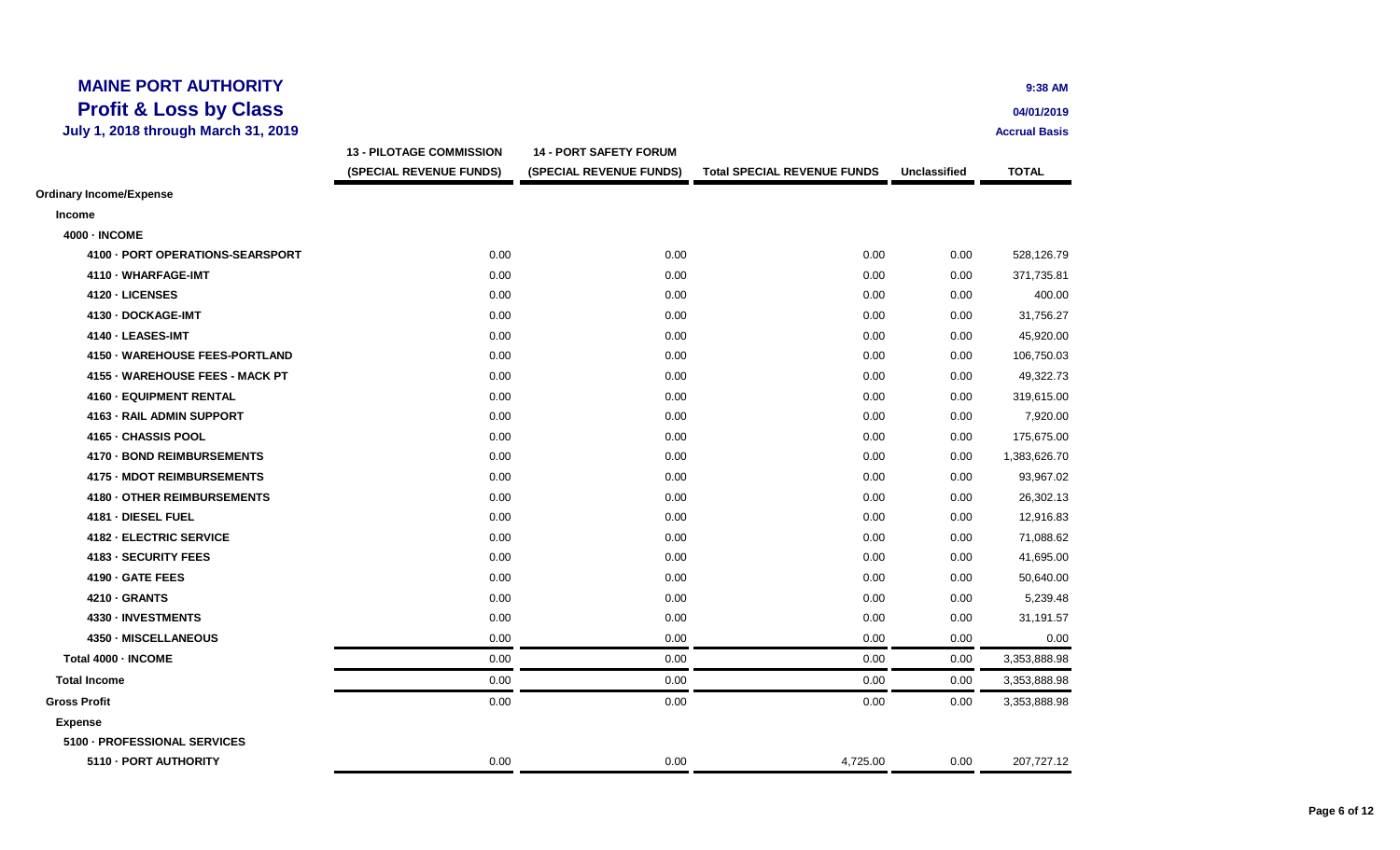|                                        | <b>13 - PILOTAGE COMMISSION</b> | <b>14 - PORT SAFETY FORUM</b> |                                    |                     |              |
|----------------------------------------|---------------------------------|-------------------------------|------------------------------------|---------------------|--------------|
|                                        | (SPECIAL REVENUE FUNDS)         | (SPECIAL REVENUE FUNDS)       | <b>Total SPECIAL REVENUE FUNDS</b> | <b>Unclassified</b> | <b>TOTAL</b> |
| Total 5100 - PROFESSIONAL SERVICES     | 0.00                            | 0.00                          | 4,725.00                           | 0.00                | 207,727.12   |
| 5200 - ADMINISTRATIVE                  |                                 |                               |                                    |                     |              |
| 5210 - PORT AUTHORITY                  | 145.98                          | 0.00                          | 145.98                             | 0.00                | 5,709.07     |
| 5240 - PORT SAFETY FORUM               | 0.00                            | 595.40                        | 595.40                             | 0.00                | 595.40       |
| Total 5200 - ADMINISTRATIVE            | 145.98                          | 595.40                        | 741.38                             | 0.00                | 6,304.47     |
| 5300 · PAYROLL                         |                                 |                               |                                    |                     |              |
| 5310 WAGES AND SALARIES                | 0.00                            | 0.00                          | 0.00                               | 0.00                | 76,701.72    |
| 5320 - PAYROLL TAXES                   | 0.00                            | 0.00                          | 0.00                               | 0.00                | 25,880.53    |
| 5330 - BENEFITS                        | 0.00                            | 0.00                          | 0.00                               | 0.00                | 4,441.79     |
| Total 5300 - PAYROLL                   | 0.00                            | 0.00                          | 0.00                               | 0.00                | 107,024.04   |
| 5500 - MARKETING AND ADVERTISING       |                                 |                               |                                    |                     |              |
| 5510 - PORT AUTHORITY                  | 0.00                            | 0.00                          | 0.00                               | 0.00                | 4,038.20     |
| Total 5500 - MARKETING AND ADVERTISING | 0.00                            | 0.00                          | 0.00                               | 0.00                | 4,038.20     |
| 5565 - PILOT TRAINING - PILOTAGE PROGR | 0.00                            | 0.00                          | 0.00                               | 0.00                | 0.00         |
| <b>5600 - TRAVEL</b>                   |                                 |                               |                                    |                     |              |
| 5610 - PORT AUTHORITY                  | 0.00                            | 0.00                          | 0.00                               | 0.00                | 7,054.32     |
| 5630 - PILOTAGE COMMISSION             | 0.00                            | 0.00                          | 0.00                               | 0.00                | 93.28        |
| Total 5600 - TRAVEL                    | 0.00                            | 0.00                          | 0.00                               | 0.00                | 7,147.60     |
| 5700 - FACILITIES                      |                                 |                               |                                    |                     |              |
| 5705 - OFFICE RENT                     | 0.00                            | 0.00                          | 0.00                               | 0.00                | 2,100.00     |
| 5710 - SUPPLIES                        | 0.00                            | 0.00                          | 0.00                               | 0.00                | 72,838.09    |
| 5720 - EQUIPMENT MAINTENANCE           | 0.00                            | 0.00                          | 0.00                               | 0.00                | 301,794.85   |
| 5730 - FACILITY MAINTENANCE            | 0.00                            | 0.00                          | 0.00                               | 0.00                | 181,453.90   |
| 5740 - UTILITIES                       | 0.00                            | 0.00                          | 0.00                               | 0.00                | 146,944.88   |
| 5750 - SECURITY                        | 0.00                            | 0.00                          | 0.00                               | 0.00                | 35,967.50    |
| 5760 - OPERATIONS                      | 0.00                            | 0.00                          | 0.00                               | 0.00                | 175,500.00   |
| 5765 - RAIL OPERATIONS                 | 0.00                            | 0.00                          | 0.00                               | 0.00                | 7,200.00     |
| 5770 - CHASSIS POOL                    | 0.00                            | 0.00                          | 0.00                               | 0.00                | 76,463.50    |
| Total 5700 - FACILITIES                | 0.00                            | 0.00                          | 0.00                               | 0.00                | 1,000,262.72 |
| 5900 - GENERAL                         |                                 |                               |                                    |                     |              |
| 5910 - INSURANCE                       | 0.00                            | 0.00                          | 0.00                               | 0.00                | 82,382.63    |
| 5930 - DUES AND SUBSCRIPTIONS          | 0.00                            | 0.00                          | 0.00                               | 0.00                | 7,982.45     |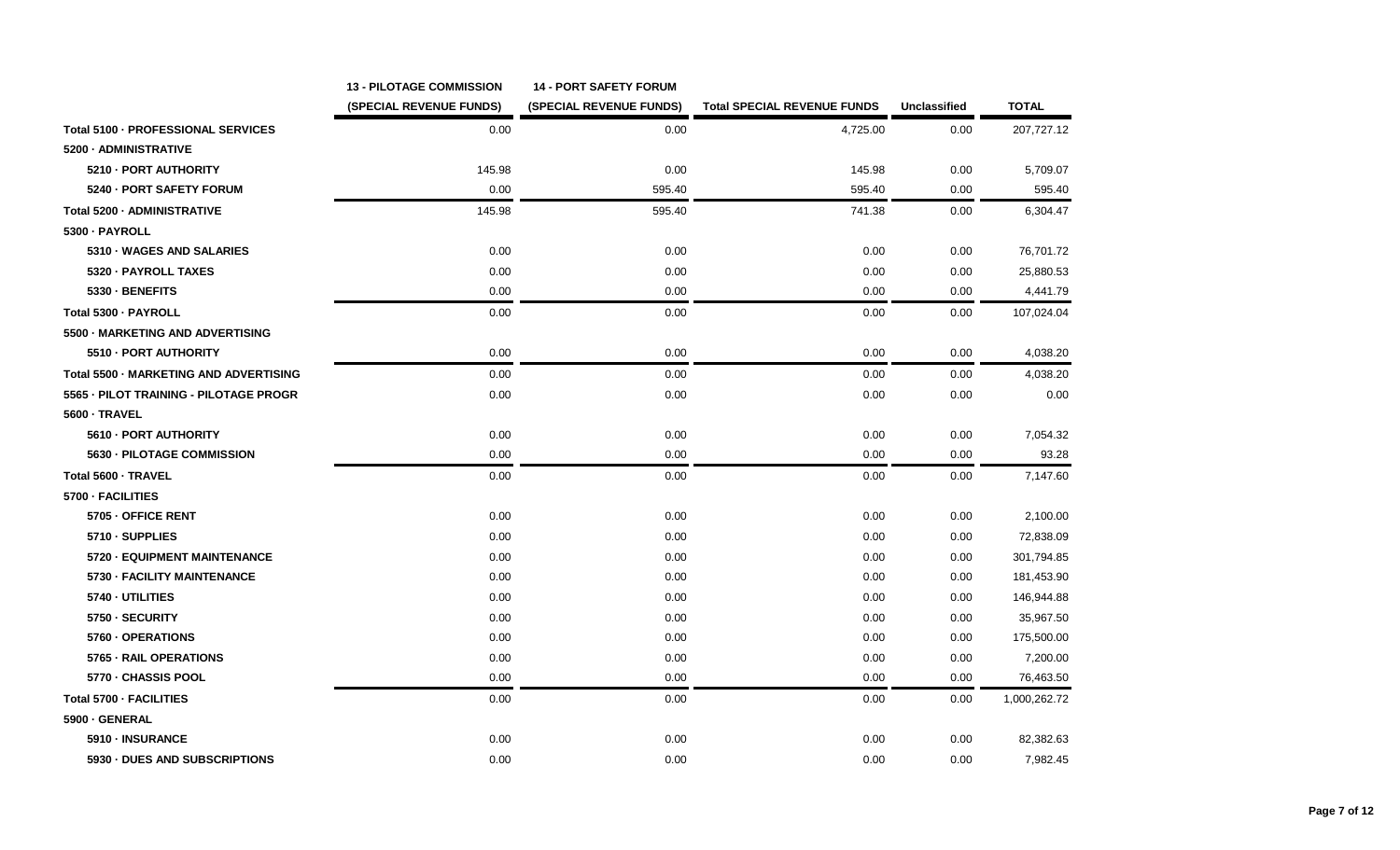|                                   | <b>13 - PILOTAGE COMMISSION</b> | <b>14 - PORT SAFETY FORUM</b> |                                    |              |               |
|-----------------------------------|---------------------------------|-------------------------------|------------------------------------|--------------|---------------|
|                                   | (SPECIAL REVENUE FUNDS)         | (SPECIAL REVENUE FUNDS)       | <b>Total SPECIAL REVENUE FUNDS</b> | Unclassified | <b>TOTAL</b>  |
| 5940 - PROMOTION AND SPONSORSHIPS | 0.00                            | 0.00                          | 0.00                               | 0.00         | 2,500.00      |
| 5950 - GRANT EXPENDITURES         | 0.00                            | 0.00                          | 0.00                               | 0.00         | 6,985.97      |
| 5960 - BOND EXPENDITURES          | 0.00                            | 0.00                          | 0.00                               | 0.00         | 1,379,777.82  |
| 5965 - MDOT MM EXPENDITURE        | 0.00                            | 0.00                          | 0.00                               | 0.00         | 0.00          |
| 5990 - DEPRECIATION EXPENSE       | 0.00                            | 0.00                          | 0.00                               | 0.00         | 705,258.24    |
| Total 5900 - GENERAL              | 0.00                            | 0.00                          | 0.00                               | 0.00         | 2,184,887.11  |
| <b>Total Expense</b>              | 145.98                          | 595.40                        | 5,466.38                           | 0.00         | 3,517,391.26  |
| <b>Net Ordinary Income</b>        | $-145.98$                       | $-595.40$                     | $-5,466.38$                        | 0.00         | $-163,502.28$ |
| <b>Other Income/Expense</b>       |                                 |                               |                                    |              |               |
| <b>Other Income</b>               |                                 |                               |                                    |              |               |
| 6000 - OTHER INCOME               | 0.00                            | 0.00                          | 0.00                               | 0.00         | 2,212.27      |
| <b>Total Other Income</b>         | 0.00                            | 0.00                          | 0.00                               | 0.00         | 2,212.27      |
| <b>Other Expense</b>              |                                 |                               |                                    |              |               |
| 7000 - OTHER EXPENSES             | 0.00                            | 0.00                          | 0.00                               | 0.00         | 1,092.51      |
| <b>Total Other Expense</b>        | 0.00                            | 0.00                          | 0.00                               | 0.00         | 1,092.51      |
| <b>Net Other Income</b>           | 0.00                            | 0.00                          | 0.00                               | 0.00         | 1,119.76      |
| <b>Net Income</b>                 | $-145.98$                       | $-595.40$                     | $-5,466.38$                        | 0.00         | $-162,382.52$ |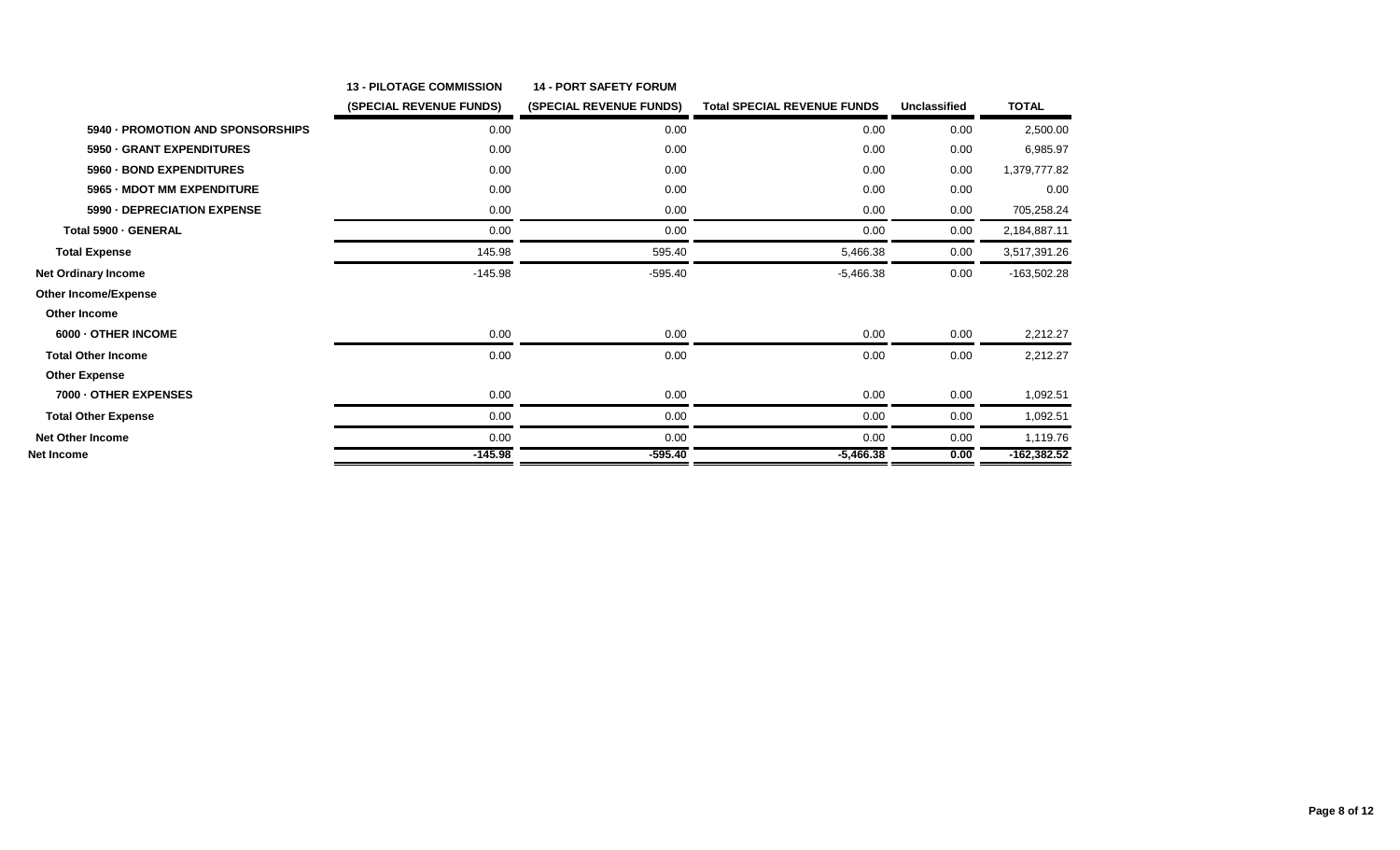|                                       | <b>Profit &amp; Loss Budget Performance</b>      |                   |                     | 04/01/2019                                                                                                                                                                                              |
|---------------------------------------|--------------------------------------------------|-------------------|---------------------|---------------------------------------------------------------------------------------------------------------------------------------------------------------------------------------------------------|
| July 2018 through March 2019          |                                                  |                   |                     | <b>Accrual Basis</b>                                                                                                                                                                                    |
|                                       | DEPRECIATION AND BOND/MDOT CONTRIBUTIONS REMOVED |                   |                     |                                                                                                                                                                                                         |
| <b>Ordinary Income/Expense</b>        |                                                  | Jul '18 - Mar 19  | <b>YTD Budget</b>   | <b>Annual Budget</b>                                                                                                                                                                                    |
| <b>Income</b>                         |                                                  |                   |                     |                                                                                                                                                                                                         |
| <b>4000 - INCOME</b>                  |                                                  |                   |                     |                                                                                                                                                                                                         |
|                                       | 4100 - PORT OPERATIONS-SEARSPORT                 | 528,126.79        | 475,000.00          | 568,000.00                                                                                                                                                                                              |
|                                       | 4110 - WHARFAGE-IMT                              | 371,735.81        | 315,500.00          | 425,000.00                                                                                                                                                                                              |
|                                       | 4120 - LICENSES                                  | 400.00            |                     | 400.00                                                                                                                                                                                                  |
|                                       | 4125 - LAY BERTHING                              | 0.00              | 1,000.00            | 1,000.00                                                                                                                                                                                                |
|                                       | 4130 - DOCKAGE-IMT                               | 31,756.27         | 36,000.00           | 50,000.00                                                                                                                                                                                               |
|                                       | 4140 - LEASES-IMT                                | 41,328.00         | 41,328.00           | 55,104.00                                                                                                                                                                                               |
|                                       | 4150 - WAREHOUSE FEES-PORTLAND                   | 104,100.03        | 102,750.00          | 137,000.00                                                                                                                                                                                              |
|                                       | 4155 - WAREHOUSE FEES - MACK PT                  | 49,322.73         | 48,240.00           | 64,320.00                                                                                                                                                                                               |
|                                       | 4160 - EQUIPMENT RENTAL                          | 319,615.00        | 300,000.00          | 381,000.00                                                                                                                                                                                              |
|                                       | 4163 - RAIL ADMIN SUPPORT                        | 7,920.00          | 9,000.00            | 12,000.00                                                                                                                                                                                               |
|                                       | 4165 - CHASSIS POOL                              | 175,675.00        | 162,040.00          | 207,475.00                                                                                                                                                                                              |
|                                       | 4180 - OTHER REIMBURSEMENTS                      | 26,302.13         | 200.00              | 200.00                                                                                                                                                                                                  |
|                                       | 4181 - DIESEL FUEL                               | 12,916.83         | 13,290.00           | 16,790.00                                                                                                                                                                                               |
|                                       | 4182 - ELECTRIC SERVICE                          | 71,088.62         | 78,215.00           | 95,215.00                                                                                                                                                                                               |
|                                       | <b>4183 - SECURITY FEES</b>                      | 41,695.00         | 30,120.00           | 39,120.00                                                                                                                                                                                               |
|                                       | 4190 - GATE FEES                                 | 50,640.00         | 71,240.00           | 101,240.00                                                                                                                                                                                              |
|                                       | 4210 - GRANTS                                    | 5,239.48          | 20,000.00           | 445,000.00                                                                                                                                                                                              |
|                                       | 4330 - INVESTMENTS                               | 31,191.57         | 20,000.00           | 28,000.00                                                                                                                                                                                               |
|                                       | 4350 - MISCELLANEOUS                             | 0.00              |                     |                                                                                                                                                                                                         |
| Total 4000 - INCOME                   |                                                  | 1,869,053.26      | 1,723,923.00        | 2,626,864.00                                                                                                                                                                                            |
| <b>Total Income</b>                   |                                                  | 1,869,053.26      | 1,723,923.00        | 2,626,864.00                                                                                                                                                                                            |
| <b>Gross Profit</b><br><b>Expense</b> | 5100 - PROFESSIONAL SERVICES                     | 1.869.053.26      | 1,723,923.00        | 2.626.864.00                                                                                                                                                                                            |
|                                       | 5110 - PORT AUTHORITY                            | 207,727.12        | 96,000.00           | 128,000.00                                                                                                                                                                                              |
|                                       | Total 5100 - PROFESSIONAL SERVICES               | 207,727.12        | 96,000.00           |                                                                                                                                                                                                         |
| 5200 - ADMINISTRATIVE                 |                                                  |                   |                     |                                                                                                                                                                                                         |
|                                       | 5210 - PORT AUTHORITY                            | 5,709.07          | 5,250.00            |                                                                                                                                                                                                         |
|                                       | 5240 - PORT SAFETY FORUM                         | 595.40            | 250.00              |                                                                                                                                                                                                         |
| Total 5200 - ADMINISTRATIVE           |                                                  | 6,304.47          | 5,500.00            |                                                                                                                                                                                                         |
| 5300 - PAYROLL                        |                                                  |                   |                     |                                                                                                                                                                                                         |
|                                       | 5310 - WAGES AND SALARIES                        | 76,701.72         | 179,866.00          |                                                                                                                                                                                                         |
|                                       | 5320 - PAYROLL TAXES                             | 25,840.51         |                     |                                                                                                                                                                                                         |
|                                       | 5330 - BENEFITS                                  | 4,441.79          |                     |                                                                                                                                                                                                         |
| Total 5300 - PAYROLL                  |                                                  | 106,984.02        | 179,866.00          |                                                                                                                                                                                                         |
|                                       | 5500 - MARKETING AND ADVERTISING                 |                   |                     |                                                                                                                                                                                                         |
|                                       | 5510 - PORT AUTHORITY                            | 4,038.20          | 11,250.00           |                                                                                                                                                                                                         |
|                                       | Total 5500 - MARKETING AND ADVERTISING           | 4,038.20          | 11,250.00           |                                                                                                                                                                                                         |
|                                       | 5565 - PILOT TRAINING - PILOTAGE PROGR           | 0.00              |                     |                                                                                                                                                                                                         |
| 5600 - TRAVEL                         | 5610 - PORT AUTHORITY                            |                   |                     |                                                                                                                                                                                                         |
|                                       | 5630 - PILOTAGE COMMISSION                       | 7,054.32<br>93.28 | 15,000.00<br>375.00 |                                                                                                                                                                                                         |
|                                       | 5640 - PORT SAFETY FORUM                         | 0.00              | 225.00              |                                                                                                                                                                                                         |
| Total 5600 - TRAVEL                   |                                                  | 7,147.60          | 15,600.00           |                                                                                                                                                                                                         |
| 5700 - FACILITIES                     |                                                  |                   |                     |                                                                                                                                                                                                         |
|                                       | 5705 - OFFICE RENT                               | 2,100.00          |                     |                                                                                                                                                                                                         |
|                                       | 5710 - SUPPLIES                                  | 72,838.09         | 60,000.00           |                                                                                                                                                                                                         |
|                                       | 5720 - EQUIPMENT MAINTENANCE                     | 301,794.85        | 295,000.00          |                                                                                                                                                                                                         |
|                                       | 5730 - FACILITY MAINTENANCE                      | 181,375.90        | 147,000.00          |                                                                                                                                                                                                         |
|                                       | 5740 - UTILITIES                                 | 146,944.88        | 128,250.00          | 128,000.00<br>7,000.00<br>500.00<br>7,500.00<br>262,300.00<br>262,300.00<br>15,000.00<br>15,000.00<br>20,000.00<br>500.00<br>300.00<br>20,800.00<br>80,000.00<br>380,000.00<br>196,000.00<br>171,000.00 |
|                                       | 5750 - SECURITY                                  | 35,967.50         | 24,750.00           | 33,000.00                                                                                                                                                                                               |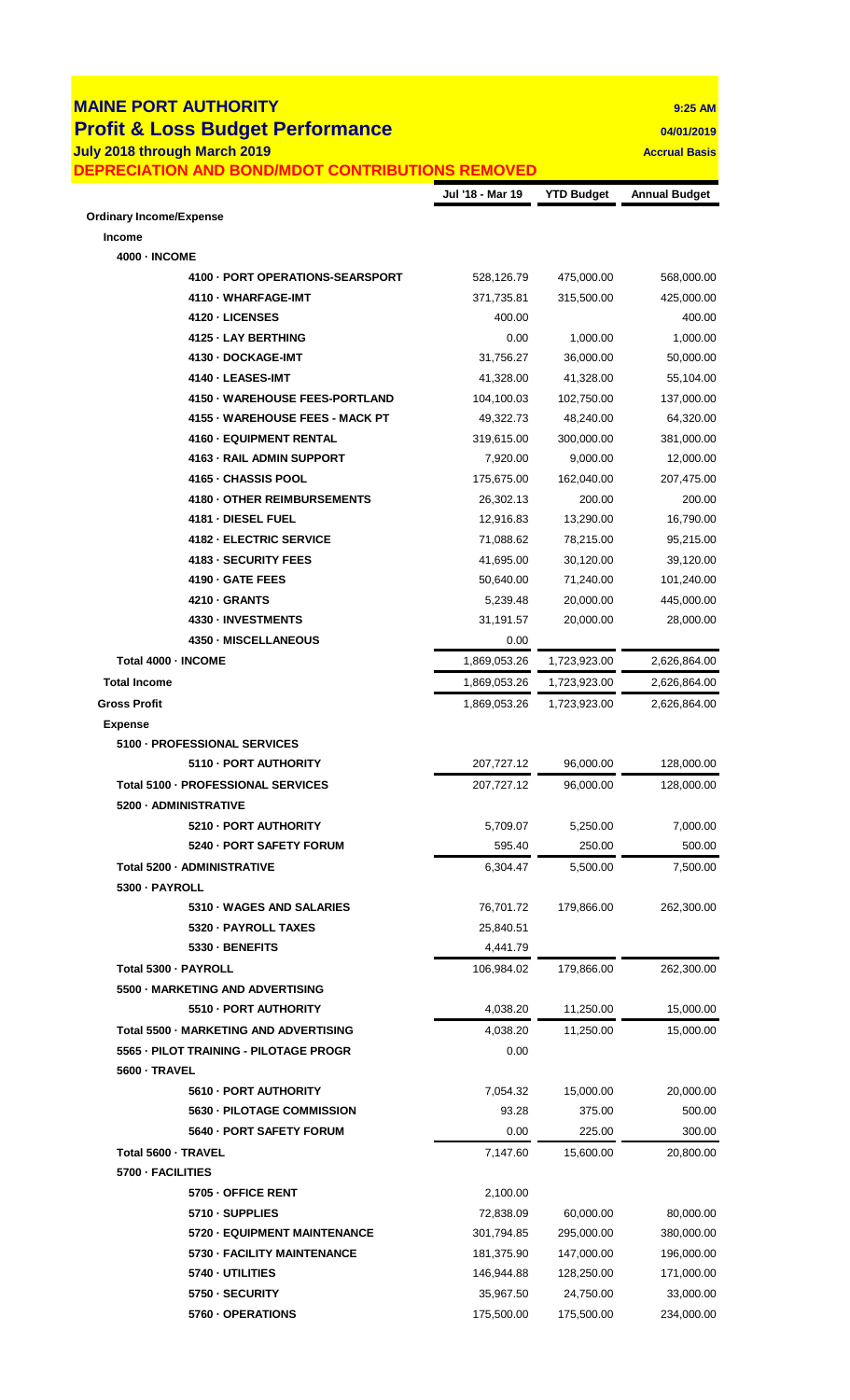| DEPRECIATION AND BOND/MDOT CONTRIBUTI | <b>NS REMOVED</b> |              |              |
|---------------------------------------|-------------------|--------------|--------------|
| Net Income                            | 437,935.84        | 426,982.00   | 456,214.00   |
| <b>Net Other Income</b>               | 1,119.76          | 525.00       | 700.00       |
| <b>Total Other Expense</b>            | 1,092.51          | 1,350.00     | 1,800.00     |
| 7000 - OTHER EXPENSES                 | 1,092.51          | 1,350.00     | 1,800.00     |
| <b>Other Expense</b>                  |                   |              |              |
| <b>Total Other Income</b>             | 2,212.27          | 1,875.00     | 2,500.00     |
| 6000 - OTHER INCOME                   | 2,212.27          | 1,875.00     | 2,500.00     |
| <b>Other Income</b>                   |                   |              |              |
| <b>Other Income/Expense</b>           |                   |              |              |
| <b>Net Ordinary Income</b>            | 436,816.08        | 426,457.00   | 455,514.00   |
| <b>Total Expense</b>                  | 1,432,237.18      | 1,297,466.00 | 2,171,350.00 |
| Total 5900 - GENERAL                  | 99,851.05         | 71,750.00    | 527,750.00   |
| 5950 - GRANT EXPENDITURES             | 6,985.97          | 30,000.00    | 445,000.00   |
| 5940 - PROMOTION AND SPONSORSHIPS     | 2,500.00          | 4,000.00     | 5,000.00     |
| 5930 - DUES AND SUBSCRIPTIONS         | 7,982.45          | 7,750.00     | 7,750.00     |
| 5910 - INSURANCE                      | 82,382.63         | 30,000.00    | 70,000.00    |
| 5900 - GENERAL                        |                   |              |              |
| Total 5700 - FACILITIES               | 1,000,184.72      | 917,500.00   | 1,210,000.00 |
| 5770 - CHASSIS POOL                   | 76,463.50         | 78,750.00    | 105,000.00   |
| 5765 - RAIL OPERATIONS                | 7,200.00          | 8,250.00     | 11,000.00    |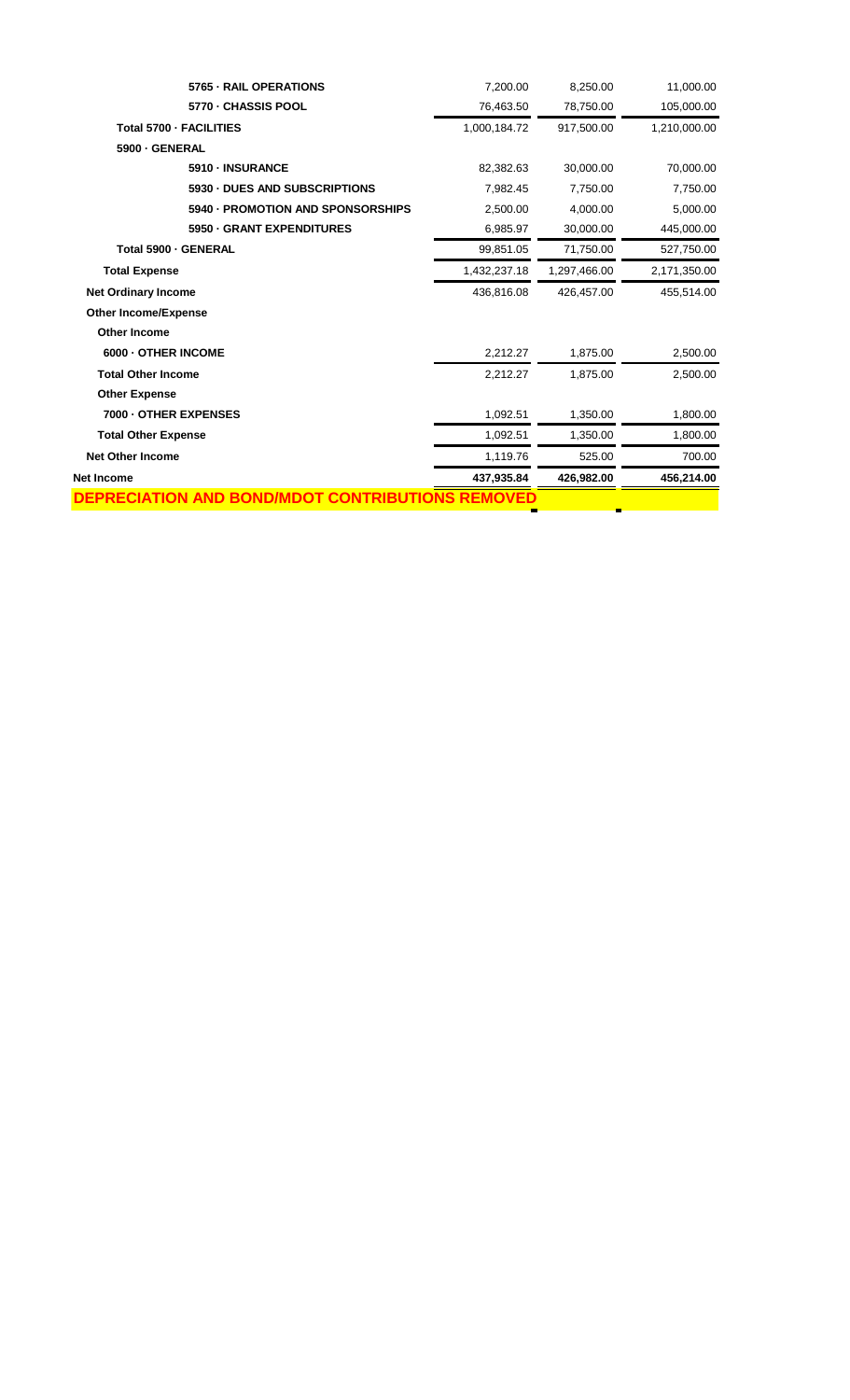## **MAINE PORT AUTHORITY 10:23 AM Balance Sheet Prev Year Comparison 1989 1989 1989 1989 1989 1989 1989 1989 1999 1999 1999 1999 1999 1999 1999 1999 1999 1999 1999 1999 1999 1999 1999 1999 1999 1999 19 As of March 31, 2019 Accrual Basis**

|                                                  | Mar 31, 19      | Mar 31, 18      | \$ Change     | % Change           |
|--------------------------------------------------|-----------------|-----------------|---------------|--------------------|
| <b>ASSETS</b>                                    |                 |                 |               |                    |
| <b>Current Assets</b>                            |                 |                 |               |                    |
| <b>Checking/Savings</b>                          |                 |                 |               |                    |
| 1000 - BANGOR SAVINGS BANK - CHECKING            | 17.44           | 14,961.73       | -14,944.29    | -99.88%            |
| 1050 - BANGOR SAVINGS BANK- MM                   | 654,206.01      | 591,157.24      | 63,048.77     | 10.67%             |
| 1075 - EDWARD JONES INVESTMENT                   |                 |                 |               |                    |
| 1076 - CHANGE IN MARKET VALUE                    | 18,664.70       | 17,684.72       | 979.98        | 5.54%              |
| 1075 - EDWARD JONES INVESTMENT - Other           | 2,113,860.77    | 1,568,909.00    | 544,951.77    | 34.73%             |
| Total 1075 - EDWARD JONES INVESTMENT             | 2,132,525.47    | 1,586,593.72    | 545,931.75    | 34.41%             |
| <b>Total Checking/Savings</b>                    | 2,786,748.92    | 2,192,712.69    | 594,036.23    | 27.09%             |
| <b>Accounts Receivable</b>                       |                 |                 |               |                    |
| 11000 · * Accounts Receivable                    | 122,432.65      | 297,824.93      | -175,392.28   | -58.89%            |
| <b>Total Accounts Receivable</b>                 |                 |                 |               | $-58.89%$          |
|                                                  | 122,432.65      | 297,824.93      | -175,392.28   |                    |
| <b>Total Current Assets</b>                      | 2,909,181.57    | 2,490,537.62    | 418,643.95    | 16.81%             |
| <b>Fixed Assets</b>                              |                 |                 |               |                    |
| 1500 - IMPROVEMENTS - IMT                        | 175,145.20      | 175,145.20      | 0.00          | 0.0%               |
| 1725 - COMPUTERS                                 | 2,667.54        | 0.00            | 2,667.54      | 100.0%             |
| 1730 - SEARSPORT CRANE                           | 4,715,042.79    | 4,715,042.79    | 0.00          | 0.0%               |
| <b>1735 - SEARSPORT RAM REVOLVER</b>             | 681,435.49      | 173,355.00      | 508,080.49    | 293.09%            |
| 1740 - IMT PERIMETER SECURITY INTRUSIO           | 63,750.00       | 63,750.00       | 0.00          | 0.0%               |
| 1750 - IMT - REACH STACKER (RED)                 | 621,824.66      | 621,824.66      | 0.00          | $0.0\%$            |
| 1760 - IMT YARD TRUCKS                           | 94,548.43       | 94,548.43       | 0.00          | 0.0%               |
| <b>1765 - IMT BOMBCARTS</b>                      | 58,900.00       | 58,900.00       | 0.00          | 0.0%               |
| <b>1770 - HERCULES TRACKMOBILE</b>               | 364,300.00      | 364,300.00      | 0.00          | $0.0\%$            |
| 1775 - LIEBHERR LHM420                           | 3,368,000.00    | 842,000.00      | 2,526,000.00  | 300.0%             |
| 1780 - VDL SPREADER CH6600                       | 192,372.00      | 192,372.00      | 0.00          | $0.0\%$            |
| <b>Total Fixed Assets</b>                        | 10,337,986.11   | 7,301,238.08    | 3,036,748.03  | 41.59%             |
| <b>Other Assets</b>                              |                 |                 |               |                    |
| 1605 - SECURITY DEPOSIT - ROCKLAND               | 850.00          | 0.00            | 850.00        | 100.0%             |
| 1610 - MACK POINT UNDERWATER                     | 2,000,000.00    | 2,000,000.00    | 0.00          | 0.0%               |
| 1620 - MACK POINT PIER                           | 15,313,258.66   | 15,313,258.66   | 0.00          | 0.0%               |
| 1630 - MACK POINT TANK FARM                      | 742,112.03      | 742,112.03      | 0.00          | 0.0%               |
| 1710 - NEWSPRINT WAREHOUSE                       | 1,737,654.64    | 1,737,654.64    | 0.00          | $0.0\%$            |
| 1720 - NEWSPRINT - CONST. FEE                    | 59,500.00       | 59,500.00       | 0.00          | 0.0%               |
| 1790 - ACCUMULATED DEPRECIATION                  | $-9,462,914.68$ | $-8,522,900.44$ | $-940,014.24$ | $-11.03%$          |
| <b>Total Other Assets</b><br><b>TOTAL ASSETS</b> | 10,390,460.65   | 11,329,624.89   | $-939,164.24$ | $-8.29%$<br>11.91% |
|                                                  | 23,637,628.33   | 21,121,400.59   | 2,516,227.74  |                    |
| <b>LIABILITIES &amp; EQUITY</b>                  |                 |                 |               |                    |
| Liabilities                                      |                 |                 |               |                    |
| <b>Current Liabilities</b>                       |                 |                 |               |                    |

**Accounts Payable**